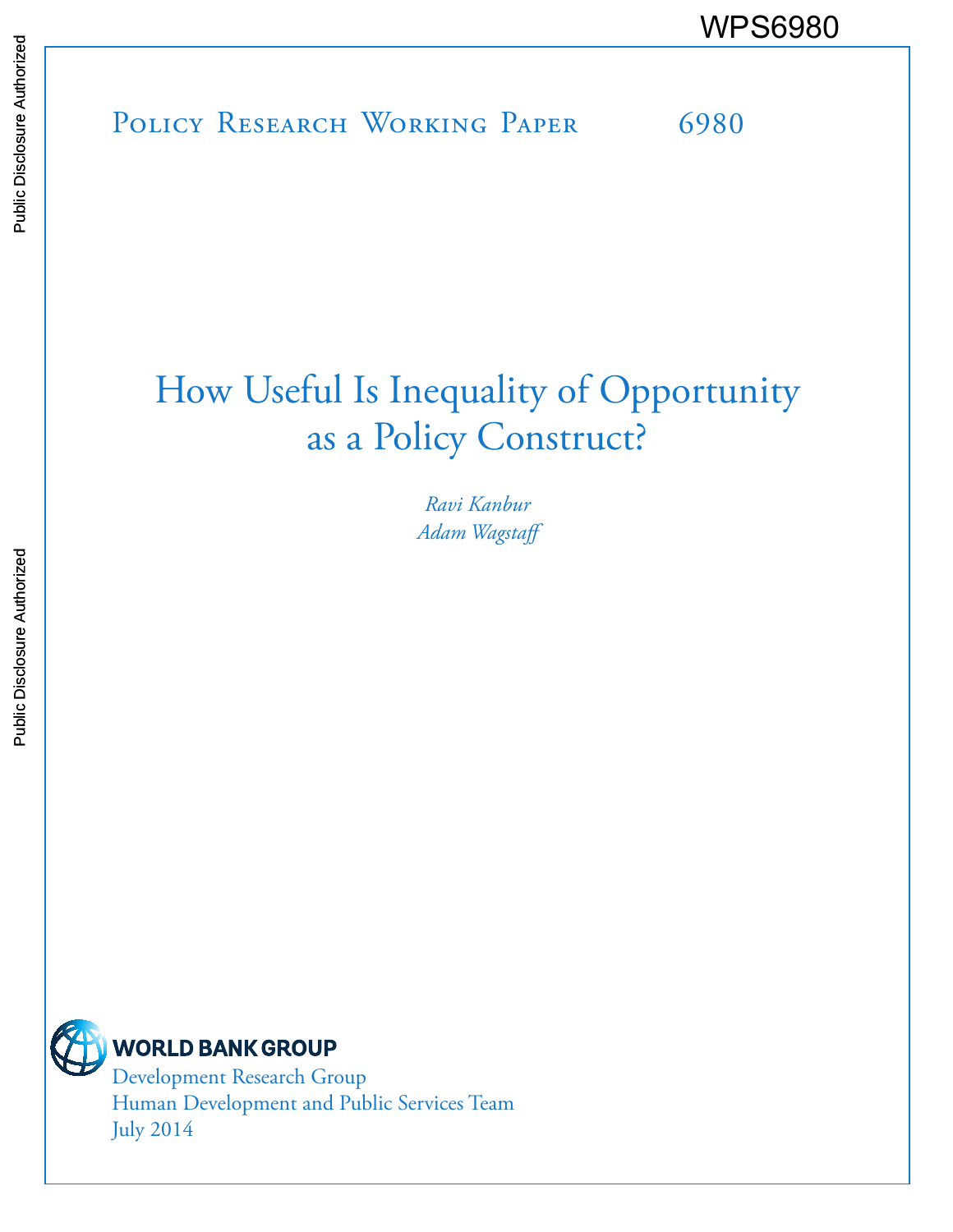#### POLICY RESEARCH WORKING PAPER 6980

### **Abstract**

The academic literature on equality of opportunity has burgeoned. The concepts and measures have begun to be used by policy institutions, including in specific sectors such as health and education. It is argued that one advantage of focusing on equality of opportunity is that policy makers are more responsive to that discourse than to equality of outcomes per se. This paper presents a critique of equality of opportunity in the policy context. Although the empirical analysis to which the literature has given rise is useful and is to be welcomed, current methods for quantifying and implementing the concept with a view to informing the policy discourse face a series of fundamental questions that remain unanswered. Without a full appreciation of these difficulties, the methods may prove to be misleading in the policy context.

This paper is a product of the Human Development and Public Services Team, Development Research Group. It is part of a larger effort by the World Bank to provide open access to its research and make a contribution to development policy discussions around the world. Policy Research Working Papers are also posted on the Web at http://econ.worldbank.org. The authors may be contacted at awagstaff@worldbank.org.

*The Policy Research Working Paper Series disseminates the findings of work in progress to encourage the exchange of ideas about development*  issues. An objective of the series is to get the findings out quickly, even if the presentations are less than fully polished. The papers carry the *names of the authors and should be cited accordingly. The findings, interpretations, and conclusions expressed in this paper are entirely those of the authors. They do not necessarily represent the views of the International Bank for Reconstruction and Development/World Bank and its affiliated organizations, or those of the Executive Directors of the World Bank or the governments they represent.*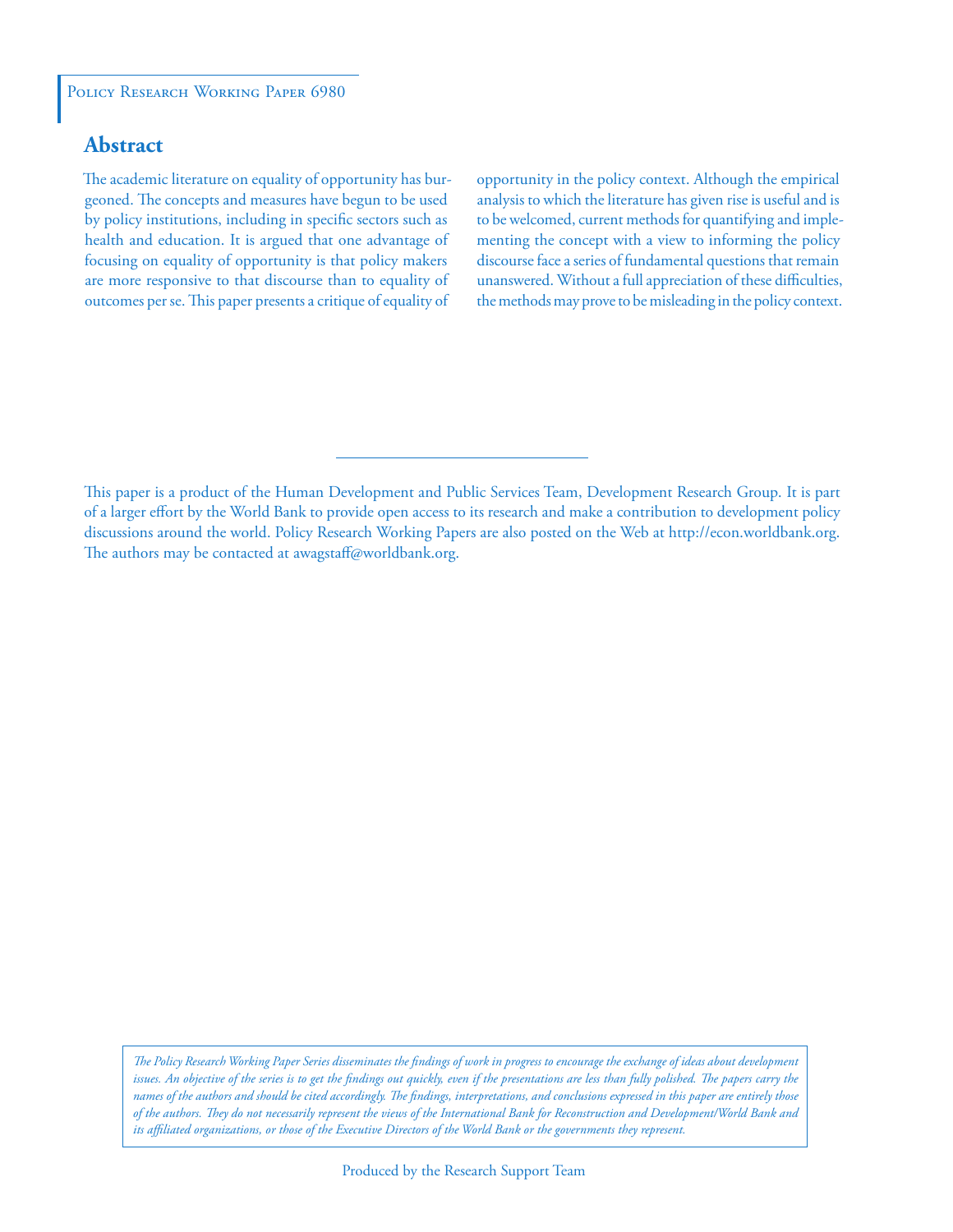## **How Useful Is Inequality of Opportunity as a Policy Construct?**

**Ravi Kanbur and Adam Wagstaff**

#### **Contents**

- **1. Introduction**
- **2. Equality of Opportunity: The Basics**
- **3. Implementation in a Policy Context: Income Inequality**
- **4. Children, Education and Health**
- <span id="page-2-0"></span>**5. Conclusion References**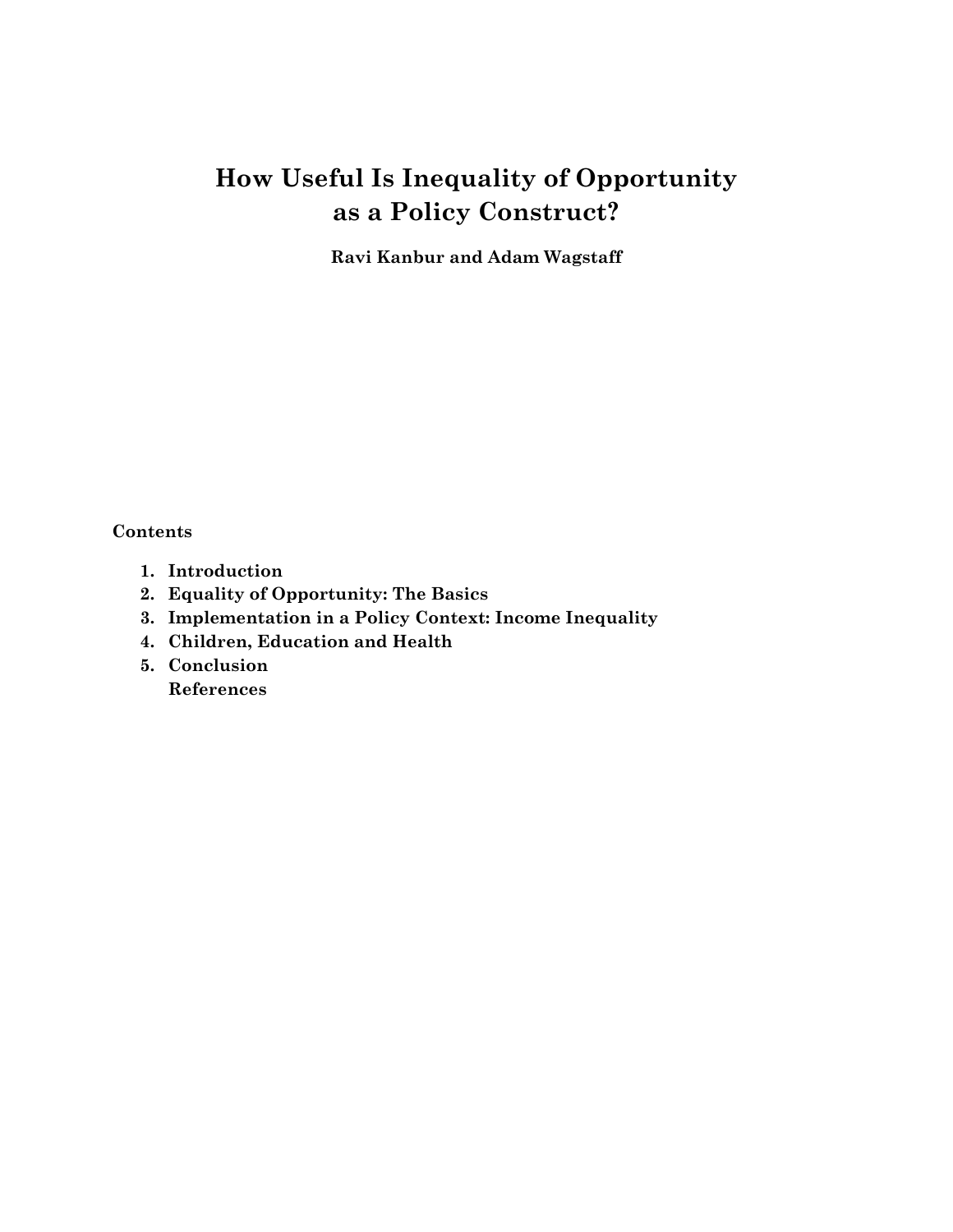#### **1. Introduction**

In policy and political discourse, "equality of opportunity" is the new motherhood and apple pie. It is often contrasted with equality of outcomes, with the latter coming off worse. Equality of outcomes is seen variously as Utopian, as infeasible, as detrimental to incentives, and even as inequitable if outcomes are the result of differing efforts. Equality of opportunity, on the other hand, is interchangeable with phrases such as 'leveling the playing field', 'giving everybody an equal start' and 'making the most of inherent talents.' In its strongest form, the position is that equality of outcomes should be irrelevant to policy; what matters is equality of opportunity.

But the application of the broad concept of equality of opportunity requires that it be specified sufficiently precisely to be measurable and implementable. The last two decades have seen a number of attempts to formulate the concept of equality of opportunity with a view to policy application, not least in the World Bank through its World Development Report 2006 (World Bank, 2005) and the subsequent "mini-industry" which has developed in estimating measures of inequality of opportunity using household survey data (for example, de Barros et. al. 2009). The empirical work appears to have given confidence to those who would use the concept of equality of opportunity in the policy context, that it can be measured and quantified, so that policies can be designed and judged according to it.

However, attempts to quantify and apply the concept of equality of opportunity in a policy context have also revealed a host of problems of a conceptual and empirical nature, problems which may in the end even question the practical usefulness of the concept. The object of this paper is to review and critique recent attempts at specifying and quantifying equality of opportunity, and to assess the extent to which they do in fact allows us to discard equality of outcomes as a key part of policy evaluation.

The plan of the paper is as follows. Section 2 sets out the philosophical basics of equality of opportunity, focusing on key writings in the last three decades. Section 3 then introduces the attempts at application and quantification at a general level, particularly in the policy context, and presents a critique. Section 4 carries the argument forward to the specifics of the education and health domains, to see how the general arguments play out in these settings. Section 5 concludes.

#### **2. Equality of Opportunity: The Basics**

The core premise of the literature on equality of opportunity is the idea that inequalities in outcomes can be partitioned into justifiable (or legitimate) sources of inequality (let us call them the J's) and unjustifiable (or illegitimate) sources (let us call them the U's). The idea is that inequalities in outcomes are to be seen as just (or fair) insofar as they are driven by inequalities in the J's, and unjust (or unfair) insofar as they are driven by inequalities in the U's. The practical usefulness of the idea of inequality of opportunity boils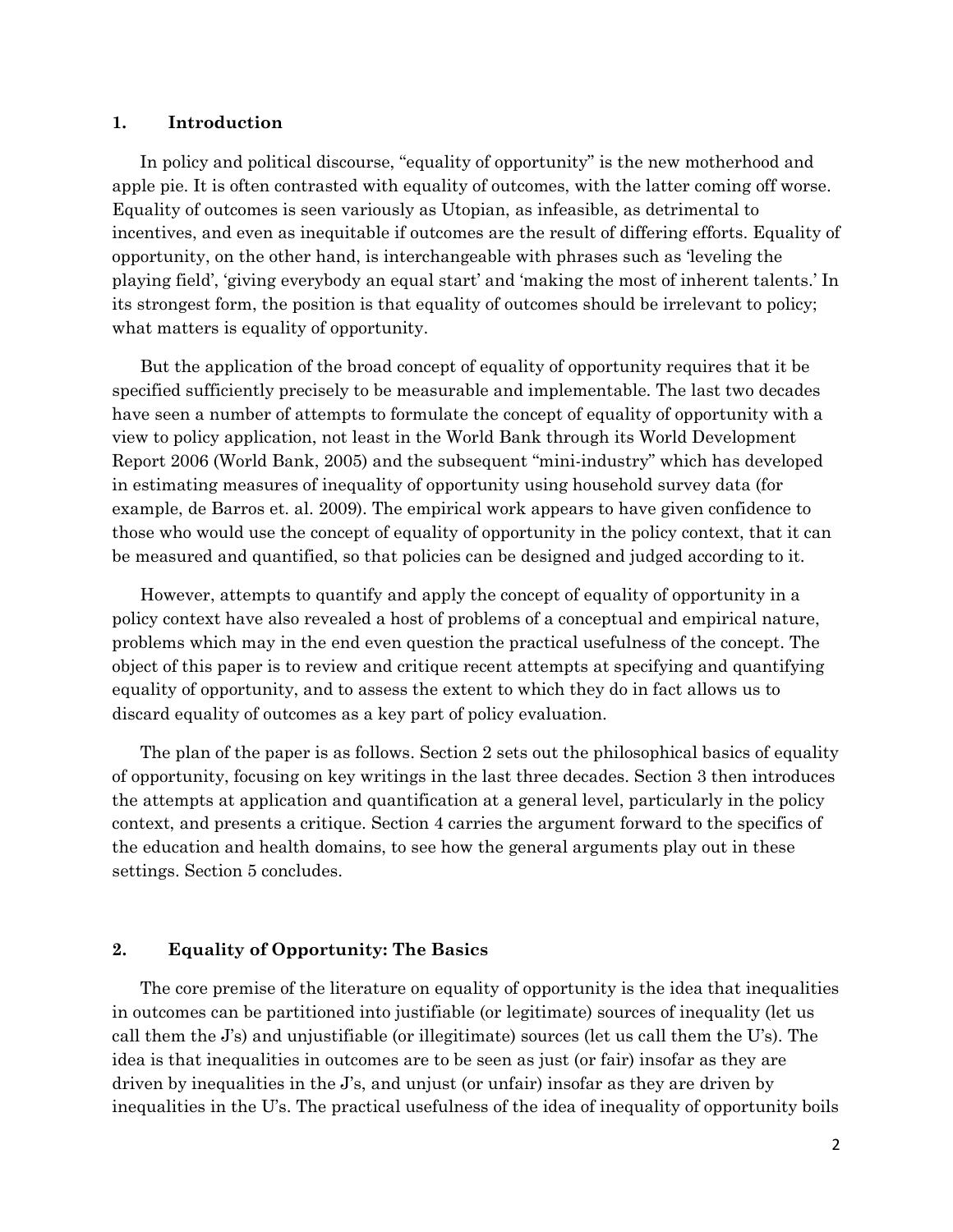down to two sets of questions: Is there agreement on the set of influences on the outcome in question and on whether each is a J or a U? And, conditional on a consensus or close to a consensus on these questions, can the inequalities be partitioned empirically in a fashion that is credible and meaningful for policy?

On the face of it, these are two separate exercises – the first conceptual (and normative), and the second empirical. But in practice many of the challenges at the conceptual level only surface when the empirical operationalization begins, and when researchers begin to grapple with a practical partition of influences on outcomes into the J's and the U's. As a result, while appearing to resolve the key conceptual questions, many of the philosophical discussions in the literature actually leave many key questions unanswered. Thus while this section, which focuses on the philosophical underpinnings of equality of opportunity, will highlight *some* of the conceptual issues involved, it will not resolve them all. Only after we have gone through the empirical applications in the next two sections will the full gamut of conceptual difficulties become apparent.

The modern flowering of the equality of opportunity literature in economics owes much to the work of Roemer (1998), who is recognized for example by the authors of the World Development Report 2006 (see World Bank, 2005; Bourguignon, Ferreira and Walton, 2007). Roemer sets out ideas on both questions. The central conceptual distinction in Roemer is to "separate the influences on the outcome a person experiences into *circumstances* and *effort*: the former are attributes of a person's environment for which he should not be held responsible, and effort is the choice variable for which he should be held responsible" (Roemer, 2008). It is this distinction which Roemer, and followers like de Barros et. al. (2009), attempt to implement in empirical policy oriented work.

Roemer (1998) also suggests a way to partition inequalities empirically into justifiable inequalities (in his book, inequalities in effort) and unjustifiable inequalities (in his book inequalities in circumstances), from which he arrives at a measure of inequality of opportunity. He addresses the question of how exactly to calibrate the effort of an individual, and argues that the rank of an individual in the effort distribution across individuals with the same circumstances should be the relevant metric. De Barros et. al. (2009) use alternative metrics which we will discuss below. But the applications all rely on the assumption that circumstances and effort can indeed be separated. While the concepts are clear in principle, as we shall see the applications invariably raise the question of whether they can ever be separated in practice, or even conceptually. And as we will also see, questions arise as to whether there is more to the J vs. U distinction than 'circumstances' vs. 'effort.'

As Roemer (1998, 2008) recognizes, his contribution feeds into an earlier philosophical debate which was ignited by Ronald Dworkin (1981a, 1981b) when he asked the question "What is equality?" Dworkin argued essentially that certain types of preferences should not elicit an egalitarian redistributive response. For example, if a person would be deeply unhappy if unable to drive fast cars, this should not arouse an egalitarian sentiment to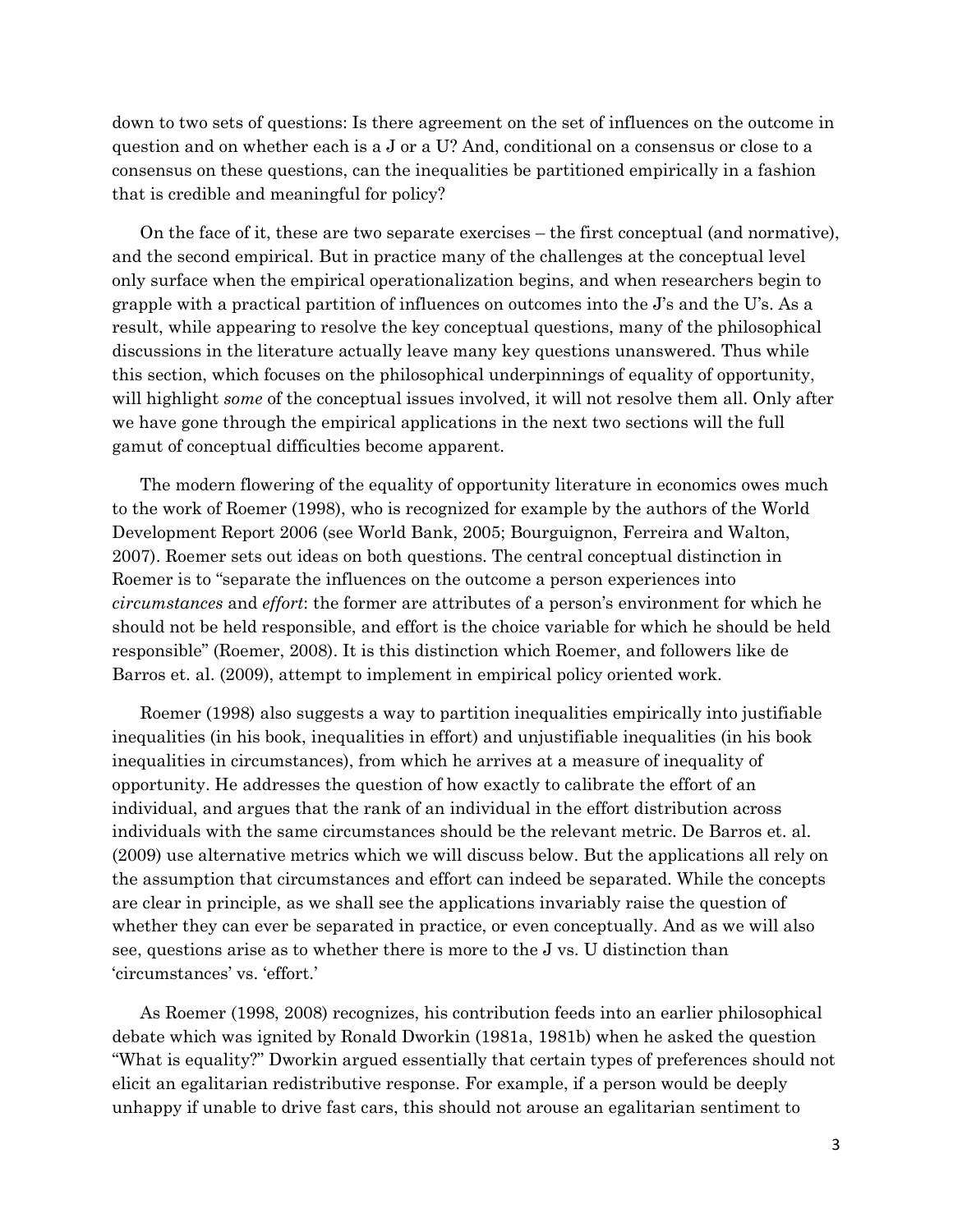transfer resources to this person. On the other hand, if a person was born with low inherent abilities to prosper in the market place, this might be a legitimate basis for redistribution.

Of course a lot, in fact everything, rests on coming to a separation of legitimate and illegitimate differences for the egalitarian impulse. As Cohen (1989) pointed out, what if preferences (even for fast cars) were the result of an upbringing which inculcated those preferences, or brooked no dissent from them? Or if preferences between work and leisure ("laziness") were inculcated in the same way? Thus a conceptual separation of influences into those which are legitimate to take into account in addressing inequality and those which are not merely pushes the issue to the next level of how this separation is to be made, conceptually and practically.

The above discussion can be related to a parallel discussion in economics on whether the distribution of ex ante or ex post utility should be the relevant object in social welfare assessment. Milton Friedman (1962) made the ex ante case:

"*Consider a group of individuals who initially have equal endowments and who agree voluntarily to enter a lottery with very unequal prizes. The resultant inequality of income is surely required to permit the individuals in question to make the most of their initial equality…Much of the inequality of income produced by payment in accordance with the product reflects 'equalizing' difference or the satisfaction of men's tastes for uncertainty…Redistribution of income after the event is equivalent to denying them the opportunity to enter the lottery*." (Friedman, 1962)

Further, Friedman is clear that this is not just a fanciful special example but that it captures strong elements of reality:

"*This case is far more important in practice than would appear by taking the case of a 'lottery' literally. Individuals choose occupations, investments and the like partly in accordance with their tastes for uncertainty. The girl who tries to become a movie actress rather than a civil servant is deliberately choosing to enter a lottery, so is the individual who invests in penny uranium stocks rather than government bonds*."

The argument, which clearly draws on Friedman's earlier work on choice under risk (Friedman and Savage (1948), Friedman (1953)), encapsulates the central point that the observed inequality of income may overstate ex ante inequality. In the pure case, there is no ex ante inequality at all and yet risk produces ex post inequality. But for Friedman this ex post inequality has no claims on our moral intuitions and should not elicit a redistributive impulse – to do so otherwise would be "*equivalent to denying them the opportunity to enter the lottery*."

In the more general case, when individuals differ in endowments, observed inequality will be a combination of the two effects. But Friedman's pure case is nevertheless useful for smoking out core intuitions on whether outcomes or opportunities matter more. Suppose in the pure case one of the outcomes is destitution – below a poverty line, say. Recall that by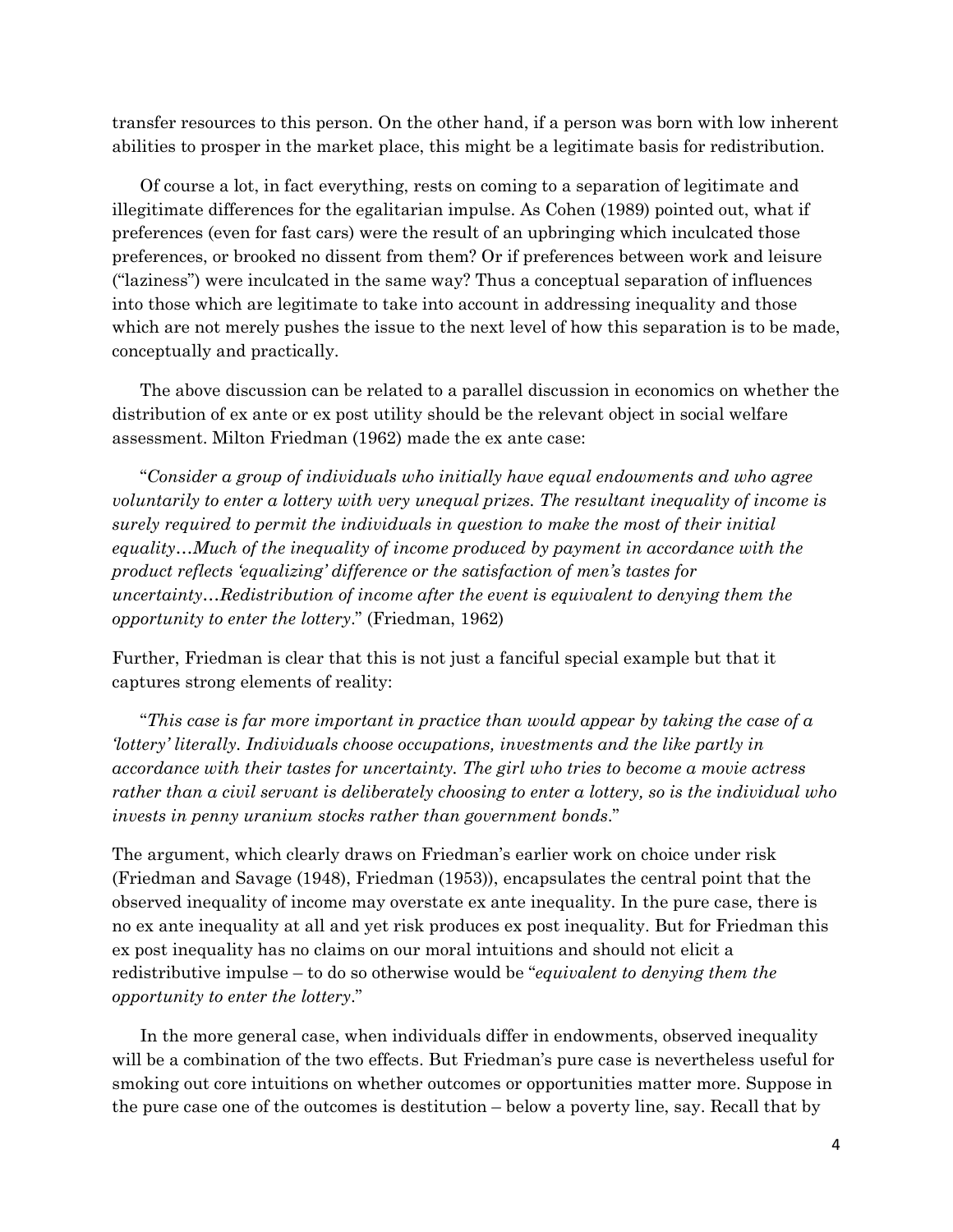construction there is perfect equality before the lottery. Further, all individuals freely choose to participate in the lottery. To use the terminology of Dworkin (1981b), this is "option luck", chosen by the individual, not "brute luck" over which the individual has no control. And yet, upon exercising this free choice starting with perfect equality, after the lottery is drawn not only is there inequality, but some are destitute. The outcome is brutal even though the luck was not brute. When faced with such destitution, do our moral intuitions guide us to redistribute after the event, or do they guide us to stand firm because to redistribute would be in effect to deny the consequences of equality of opportunity (and the consequences of the doctrine of responsibility for actions as advanced by Dworkin)?

Kanbur (1987) has argued that in the case of destitution as an outcome of the lottery choice, our moral intuitions do indeed veer towards ex post redistribution and support for the destitute. To emphasize the point, imagine yourself serving on a soup line of the indigent. Consider then the idea that we would condition the doling out of soup on an assessment of whether it was circumstance or effort which led to the outcome of the individual in front of us to be in the soup line. Surely this is morally repugnant, and it establishes that at least for extreme outcomes the outcome based perspective dominates any considerations of opportunity. Indeed, this point is taken on board by Bourguignon, Ferreira and Walton (2007) in their definition of equitable development policy which "makes avoidance of severe deprivation a constraint that must be satisfied in the process of pursuing the broader objective of equal opportunity."

Notice that none of the above is to deny that outcome based redistribution will have incentive effects. Indeed, in general so will an opportunity based intervention, or any intervention. In the usual way, as in the classic work of Mirrlees (1971), the incentive effects will have to be balanced against the egalitarianism of the outcome based social welfare function. The point, rather, is that in a setting designed to strengthen the case for the opportunity based perspective to the utmost, outcome based concerns nevertheless come through, and ex post inequality of outcomes enters the evaluation even when there is perfect ex ante equality of opportunity.

The Friedman example can be used to elaborate on a conceptual difficulty with the concept of equality of opportunity already alluded to. If parents engage in the Friedman lottery, the outcomes will lead to inequality among their children even though, by construction, there is perfect equality of circumstance among the parents. Parents who win big in the lottery will be able to spend more for their children's education, for example, than parents who lose big from the decisions they have all made with full knowledge of the outcomes. The lottery outcomes are now the circumstances of the children. The doctrine of equality of opportunity would now lead us to redistribute in order to address inequality of circumstance among children. But, equally, it would lead us not to redistribute across parents because to do so would be "*equivalent to denying them the opportunity to enter the lottery*." Equality of opportunity, it would seem, is caught between two inconsistent Old Testament Biblical injunctions from Deuteronomy: "*for I, the Lord your God, am a jealous*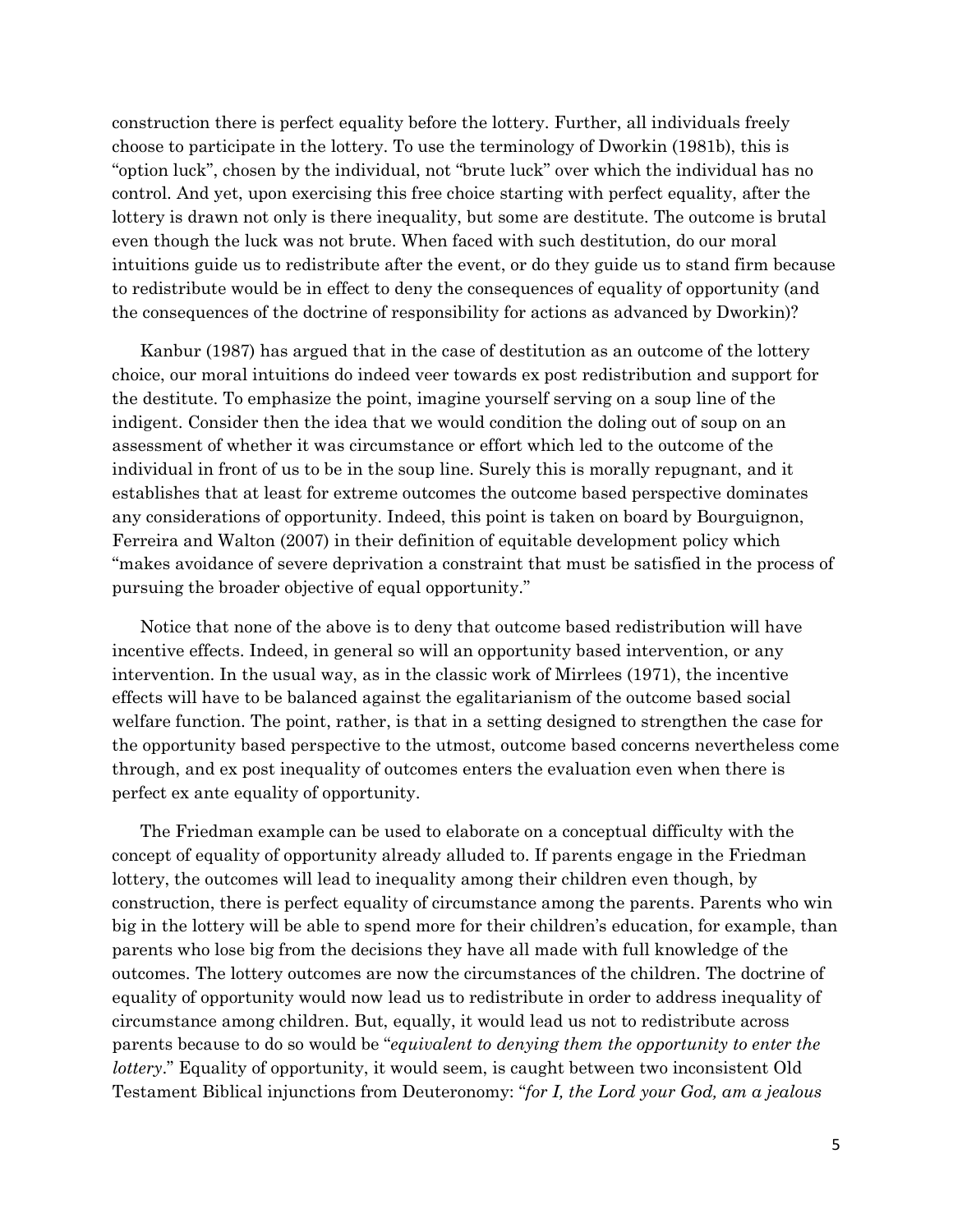*God, visiting the iniquity of the fathers on the children, and on the third and the fourth generations of those who hate Me*" versus "*Fathers shall not be put to death for their sons, nor shall sons be put to death for their fathers; everyone shall be put to death for his own sin*."

Of course the above example with parents and children takes us back to other examples in Cohen (1989), which highlighted difficulties in Dworkin's (1981a, 1981b) attempts to introduce the notion of responsibility into egalitarian philosophy by drawing a distinction between preferences and resources. If preferences are themselves determined by resources, say parental resources, then a clean separation may not be possible, certainly empirically and perhaps even conceptually. These difficulties are the subject of a large literature and debate. Key perspectives in this, from Roemer (1998), Barry (2005), and Swift (2005), are summarized by Jusot, Tubeuf and Trannoy (2013) as follows:

"*In what we call Barry's view, circumstances are past variables and efforts are the variables which reflect the free will of the present generation. In Roemer's view, the vector of circumstances includes all past variables, and the descendant's efforts must be cleaned from any contamination coming from circumstances. In Swift's view, the vector of circumstances only includes past variables, which have no consequences on children's efforts. In other terms, the vector of circumstances must be cleaned from any correlation with [children's] efforts*." (p1473)

The differences between these views are only one part of a large literature on a range of issues in equality of opportunity<sup>[1](#page-2-0)</sup> which reflect basic ethical disagreements that are unlikely to be resolved easily, and in any case need to be supplemented by the case of extreme outcomes discussed above, and how our moral intuitions in such extreme cases translate in turn to less extreme conditions.

#### **3. Implementation in a Policy Context: Income Inequality**

 $\overline{\phantom{a}}$ 

The ethical disagreements on basic concepts notwithstanding, implementation of measures of (in)equality of opportunity has proceeded apace. The burgeoning literature has provided a plethora of measures and applications to data sets, from early attempts by Roemer and his associates (for example Roemer et. al. 2003), to more recent applications in specific contexts like health (for example, Jusot, Tubeuf and Trannoy, 2013). Thus the partitioning of influences on outcomes into legitimate and illegitimate has now been undertaken empirically in a large number of contributions across many countries.

Of particular interest is a line of analysis established by the work of de Barros et al. (2009). In part this is because it has become popular throughout the World Bank (spreading

<sup>1</sup> A recent selection would include Fleurbaey and Peragine (2013), Ooghe, E., Schokkaert, E. and Van de Gae (2007) and Peragine (2004).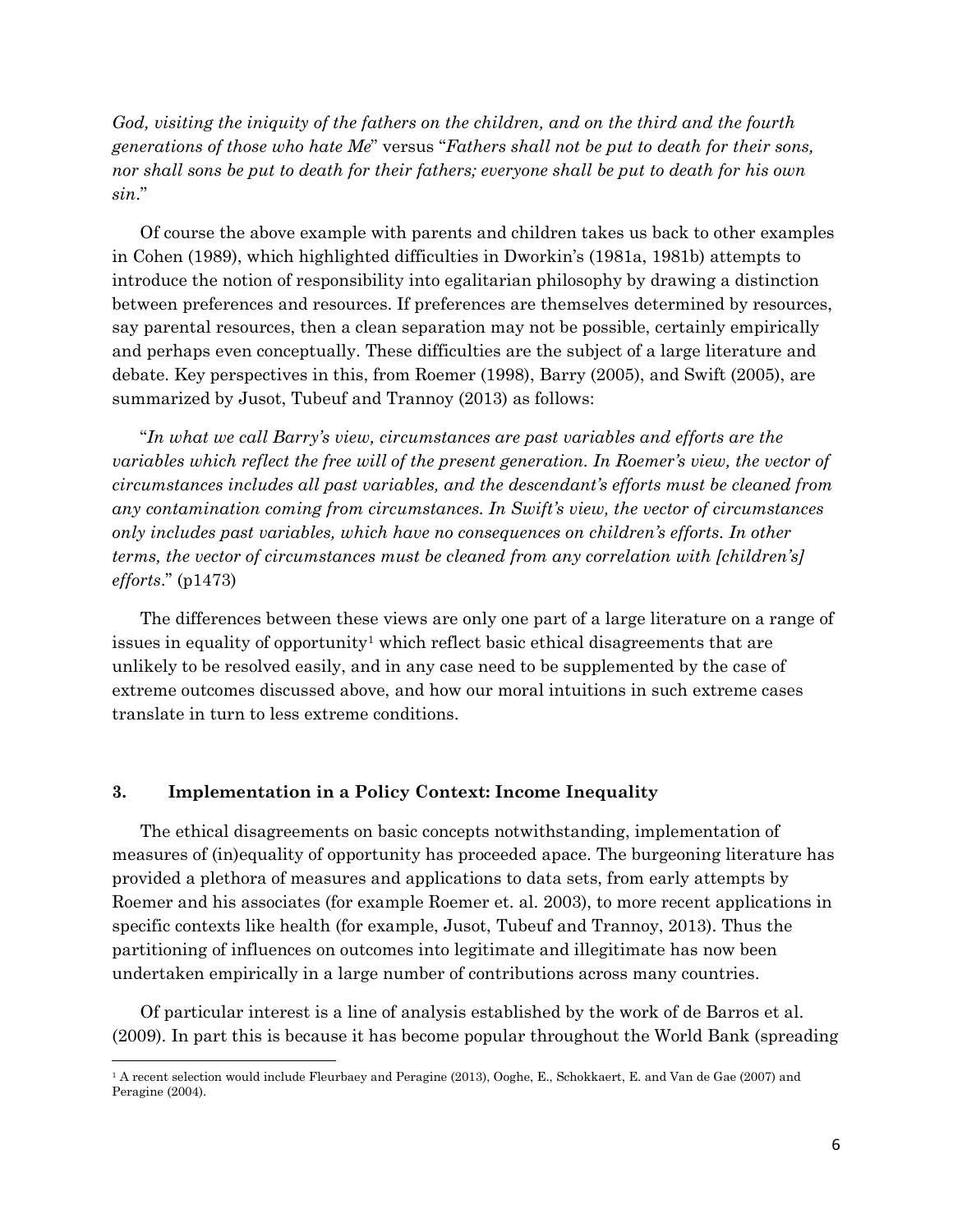from Latin America where it was developed originally to other Bank regions), and through that channel to the broader policy-oriented literature. Its popularity no doubt owes much to its simplicity, being relatively straightforward to apply with readily available household survey data. In part, though, our interest in the work stems from the fact that in empirically operationalizing the equality of opportunity approach researchers are forced to confront a whole host of tough questions that are more easily overlooked in conceptual discussions. How satisfactorily these questions can be answered at the empirical level determines ultimately the practical usefulness of the whole equality of opportunity approach.

There are, in fact, two somewhat separate approaches in de Barros et al. (2009) and we will take these up in turn in this section and in the next. In the first approach the primary outcome variable is the usual variable used to calculate standard inequality and poverty measures – earnings, income or consumption. The conceptual basis and implementation method is stated succinctly by de Barros et al. (2009) as follows:

"*To measure inequality of opportunity for a certain outcome, total inequality in the outcome can be decomposed into two parts: one resulting from circumstances beyond individual control and a second part resulting from unequal individual effort and luck*....First, six variables related to circumstances exogenous to the individual were *identified from the most comprehensive data sets available: gender, race or ethnicity, birthplace, the educational attainment of the mother, the educational attainment of the father, and the main occupation of the father…. Then the sample was partitioned (in each country) into groups or "cells," such that all individuals in any given cell have exactly the same combination of circumstances. The resulting subgroups are known in the literature as "types." These cells are then compared with one another. The difference in outcomes between cells can be attributed to inequality of opportunity, while the differences within cells can be considered the result of effort or luck*." (pp. 125-126)

A decomposable measure of inequality, the Theil-L index, is used in a non-parametric method of quantifying the extent of variation in income accounted for by within cell variation and between cell variation, the latter the being identified as "inequality of opportunity" (IEO).

It is easy to see why this method has caught on. It is relatively simple and intuitive. Indeed, it is nothing more than standard inequality decomposition analysis which has been conducted in economics and development economics for a long time (Kanbur, 2007). For example, the percentage of inequality accounted for by caste has been a staple of the Indian discourse, as has the contribution of ethnic differences to inequality in Malaysia, as has the north-south divide in Ghana, and so on. What is new is twofold. First is its systematic application in a consistent manner across a range of countries as done for Latin America in de Barros et al. (2009). Second, crucially, is the interpretation and labeling of the between group component in the inequality decomposition as inequality of opportunity, thereby linking to the philosophical literature discussed the last section, and also thereby linking to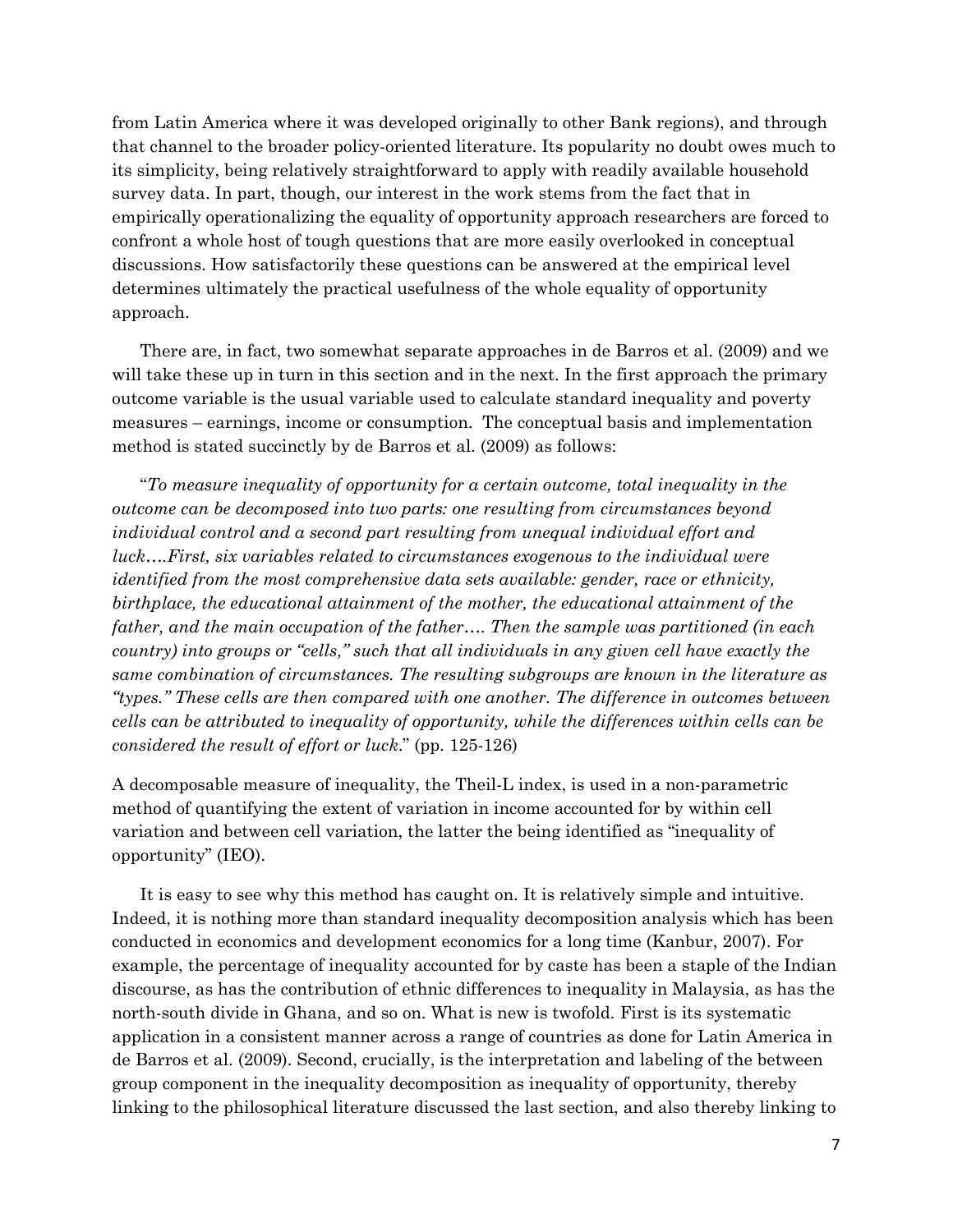the appeal in the policy discourse of "equality of opportunity" as opposed to equality of outcome.

On the basis of this method, de Barros et al. (2009) conclude that "*between a quarter (Colombia) and half (Guatemala) of the income inequality that we observe among adults in*  Latin America is due to the circumstances they faced when they started out in life – at the *very outset, through no fault of their own. And while their race, sex, and location all played a role, no circumstances were more powerful than their mothers' education and their fathers' incomes*." (p. xviii) Again, that race, sex, location, and parental education and income are determinants of outcomes in the income dimension is not a surprise – it is a commonplace finding in almost every non-parametric and parametric analysis of income distribution. What is new is the additional interpretation that between 25% and 50% of outcome inequality can be attributed to circumstance variables and therefore to inequality of opportunity.

How might such findings impact on the policy debate? When presented with these findings, how might policy makers react? One response might be to say "You mean inequality of opportunity is as high as 50%? Gosh, we must do something about it!" But equally another response might be "You mean inequality of opportunity is only 25%? Gosh, we are doing quite well on the equity front so let us focus on other priorities!" Indeed, the second response might even be made if the figure was 50% rather than 25%.

The response of de Barros et al. (2009) to the possibility that such quantification might lead to a downplaying of the need for redistribution is to emphasize the fact that these estimates are in fact a lower bound on inequality of opportunity:

"…*although the six variables employed in this chapter are a richer set of circumstances than those used in any previous study known to the authors, it is still possible to think of other relevant variables that are not observed. A "true" measure of inequality of opportunity would require using all relevant circumstance variables to partition the population into types. But this is, of course, extremely unlikely to be feasible in practice for any conceivable*  data set, and it is certainly impossible for the seven countries examined here. The empirical *estimates defined in this chapter – regardless of whether parametric – should therefore be interpreted as lower-bound estimates of inequality of opportunity; including any additional circumstances would cause each cell to be further subdivided*." (p.127)

The difficulty of course is that the lower bound is just that. An alternative number which exceeds the estimate is equally valid. Thus in the case where the contribution of the circumstance variables is estimated as 25%, the contribution could equally well be 75%. But the fact that 25% is the number that is produced in front of the policy makers will make it akin to a point estimate in the policy discourse, no matter how much the analyst caveats it as a lower bound. Thus an estimate of the IEO is not quite the same as other standard poverty or inequality measures. We cannot say how far the IEO of a specific country at a specific date falls short of its true value. Countries could presumably have the same true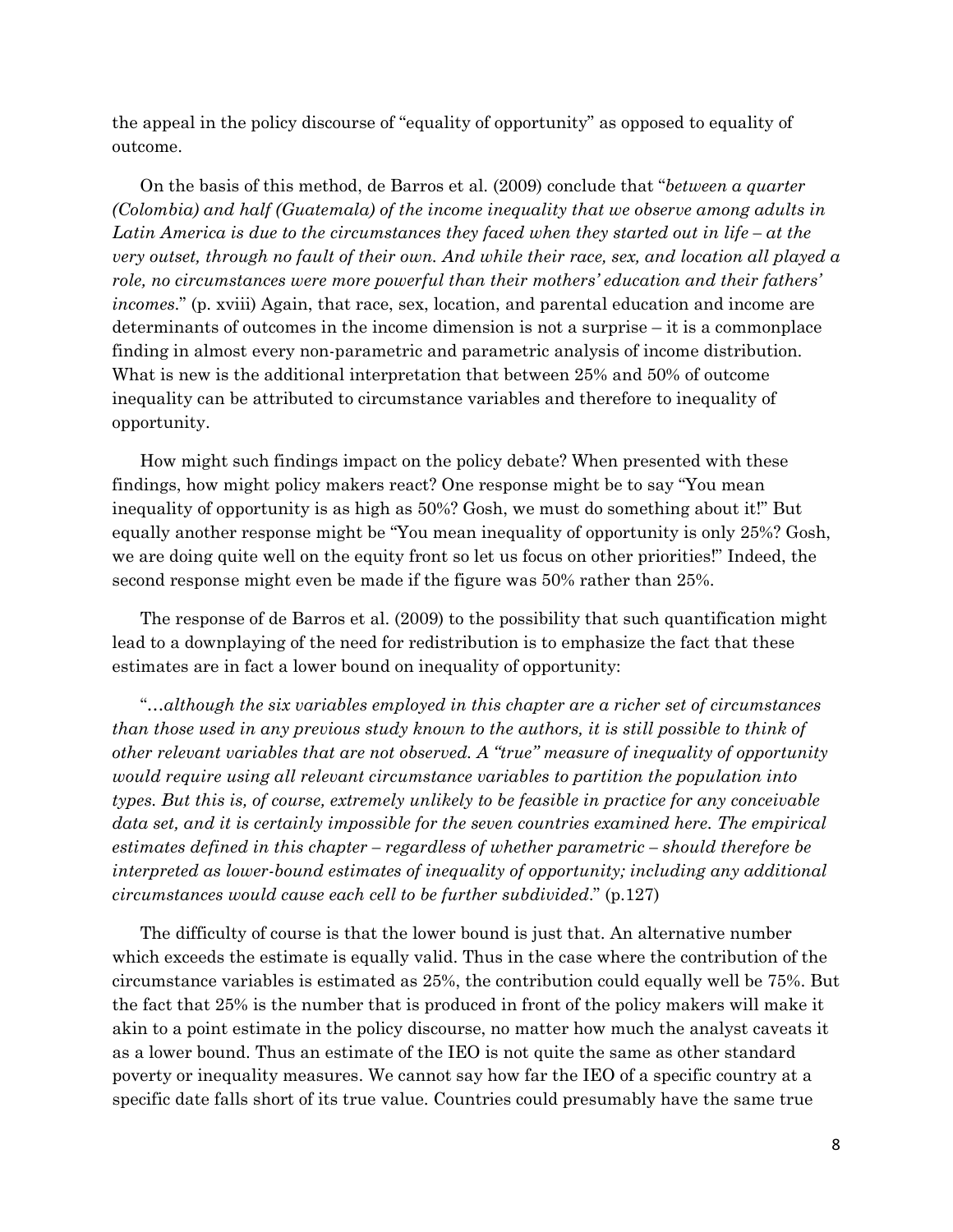value but have different estimated values, and vice versa. A country's estimated IEO value could presumably fall over time without its true value falling. This makes an IEO estimate potentially highly misleading. And it marks out the IEO as different from a poverty or inequality number. There may be data issues that make poverty and inequality estimates problematic, but they do not lead us to systematically underestimate what we are trying to measure by an inherently unknown amount.

To this must be added another worrying aspect of the empirical approach. The extent of inequality of opportunity reported to policy makers will be dependent on whether or not the data set collects certain types of information. So estimates across countries will either be determined by the lowest common denominator of commonly available variables, or will be simply not comparable, even as a lower bound.

The reservations above all take for granted de Barros et al.'s (2009) partitioning of influences on outcomes into illegitimate and legitimate. In the former, they include gender, race or ethnicity, birthplace, the educational attainment of the mother, the educational attainment of the father, and the main occupation of the father. All other influences necessarily fall into the group of legitimate influences. De Barros et al. (2009) explicitly highlight – with approval – the inclusion of effort and luck among these. Yet if some of the variation is due to "brute luck" in the words of Dworkin (1981b), then much of the philosophical discourse would argue for it to be a legitimate cause for intervention. Indeed, the previous section has argued that even for "option luck", which is the result of individual choices, the extreme low end of variation in outcomes is also a legitimate cause for intervention. These considerations are swept under the carpet when inequality decompositions are presented as estimates of "inequality of opportunity."

#### **4. Children, Education and Health**

Questions about the practical usefulness of the concept of equality of opportunity become even tougher when the focus shifts from income and consumption to education and health, especially when the exercise involves children, who, even in health, end up hogging the spotlight in such exercises.

The de Barros et al. (2009) study is again a useful place to start. This is in part because of its influence, but in part because it illustrates nicely the challenges faced by anyone wanting to make the case that the equality of opportunity approach has practical usefulness. While income is the main focal variable in the IEO work, the same methodology is also used to partition inequalities in educational attainment among 15-year olds into legitimate and illegitimate sources of inequality. The same concerns about the methodology – notably the estimates being a lower bound – apply with equal force to educational attainment as to income. Conceptual and normative questions to do with the partitioning of influences into the J's and the U's also apply. But these also apply to the second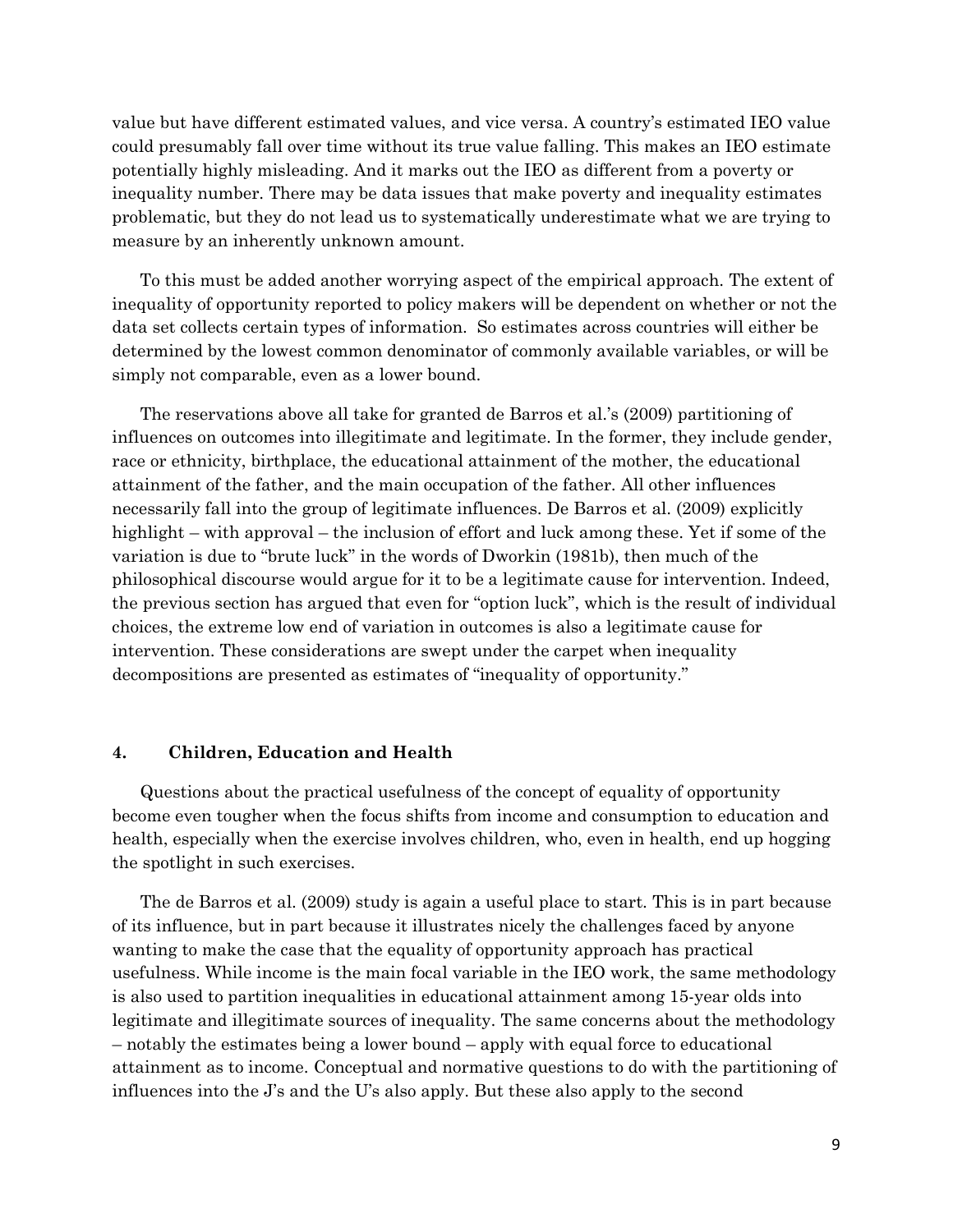methodological approach developed by de Barros et al. – the Human Opportunities Index (HOI) – to which we now turn before dealing with the tough normative questions that arise in the context of education and health in both exercises.

In many ways, the HOI is the authors' preferred approach in de Barros et al. (2009), because it focuses on children and on access to basic services including education and health. The strong suggestion in the motivating discussion of the study is that with this focus there is likely to be a strong consensus on the policy objectives:

"*This study defines basic opportunities as a subset of goods and services for children, such as access to education, to safe water, or to vaccinations, that are critical in determining opportunity for economic advancement in life. These are either affordable by society at large already, or could be in the near future, given the available technology. Universal provision of basic opportunities is a valid and realistic social goal. In the case of children, most societies agree on the importance of a set of basic opportunities, at least at the level of intentions; even if different societies might have different standards about the right set of basic opportunities, there is some global consensus on a few of them, just as there is consensus regarding the Millennium Development Goals. Here we include as basic opportunities variables related to education (completion of sixth grade on time, and school attendance at ages 10–14) and housing conditions (access to clean water, sanitation, and electricity).*" (p. 3)

Thus the authors start with the outcome variable as being access to social infrastructure such as education, health, water, electricity, etc. The empirical focus is on the access of children to these services. Each child either does or does not have access to the service in question. The authors first estimate how the probability of a child's access depends on the child's circumstance variables: "parents' education, family per capita income, gender, family structure (number of siblings, single-parent household) and area of residence (urban versus rural)." (p. 66) The predicted probability clearly varies with the circumstances. This predicted probability is then compared to the average probability of access across all circumstance variables. The differences in the predicted probability relative to the average are then used to construct a measure of inequality in access, and this is the inequality of opportunity. The specific measure used is a form of dissimilarity index based on the absolute difference between each individual value and the average. The authors further argue that the average access measure can be deflated by the dissimilarity index to give a measure of effective access correcting for inequality of opportunity – their Human Opportunity Index (HOI).

A number of specific questions can be raised on the dissimilarity index and the implicit weights used for small and large departures from the average. Alternative weights would of course lead to different measures of inequality of opportunity as formulated. But a more important point is that analogous criticisms can be made to this approach as were applied to the first approach discussed in Section 3. In the limit, if enough variables are used, each child's access can be predicted perfectly so we are measuring inequality of the binary variable access/no access. Using fewer variables than this will reduce the dissimilarity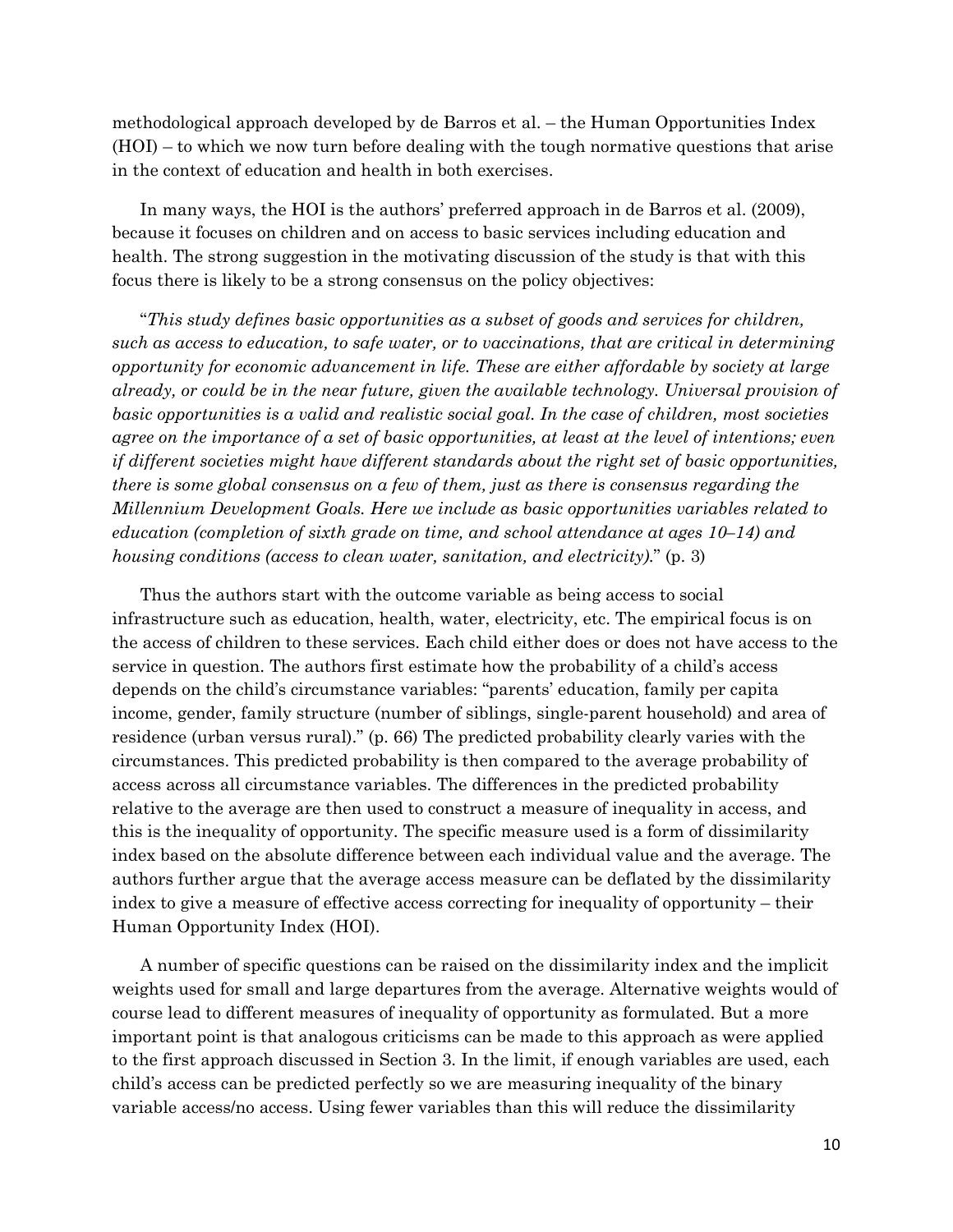index. Put another way, adding more circumstance variables will increase the measured inequality of opportunity. Thus, in this case as well, the number put out for policy purposes is a lower bound and open to similar notes of caution in the policy discourse.

In fact, as one of us has argued elsewhere (Wagstaff, 2013), the whole empirical approach used by de Barros et al. (2009) in their HOI is misplaced, given what they say early on in the book about the appropriate partitioning of influences into J's and U's:

"*… from an empirical standpoint, the principle of equality of opportunity as "leveling the playing field" can be readily operationalized by measuring children's access to basic goods and services that are critical for the full development of a child. For children, access defines "opportunity," because children (unlike adults) cannot be expected to make the efforts needed to access these basic goods by themselves*." (p.3)

Thus despite apparently taking the view that *all* inequality in these childhood variables is unjust, de Barros et al. (2009) develop a measure of inequality of opportunity that picks up only *a part* of the observed inequality. There is an inconsistency here that is puzzling to say the least.

This raises the more general question of what influences on education and health variables belong in the J's and what belong in the U's. The partitioning of certain influences on education and health outcomes – notably parental influences, luck and talents – has proved especially challenging. It is worth going through these issues carefully.

#### *One person's outcomes depend on another person's efforts*

Most of the outcome indicators investigated by de Barros et al. in HOI relate to children. In early childhood, it is the effort of the parent – not that of the child – that shapes outcomes. A one-year old infant cannot be said to exert effort to be immunized (one of the outcomes examined by de Barros et al. (2009)); rather it is the parent who makes or does not make the effort. The same is true of other outcomes in infancy. At the very minimum then it would seem that all inequalities among infants should be deemed unjust. This is, in fact, the stated view of de Barros et al. (2009), even though in their operationalization of the HOI they deviate from this stance.

As a child moves through infancy into childhood then into the teenage years and then to the cusp of adulthood, the role of the child's own effort in shaping outcomes increases. This is truer of individual-level outcomes than of household-level outcomes, such as whether a family has access to safe water – another of the outcomes considered by de Barros et al. (2009). These household-level outcomes reflect almost entirely the decisions and efforts of parents, and it seems likely that most people would agree that inequalities among children in water and sanitation are unjust no matter how they arose. Again this is the stated view of de Barros et al. (2009) but not the view implied by their decomposition.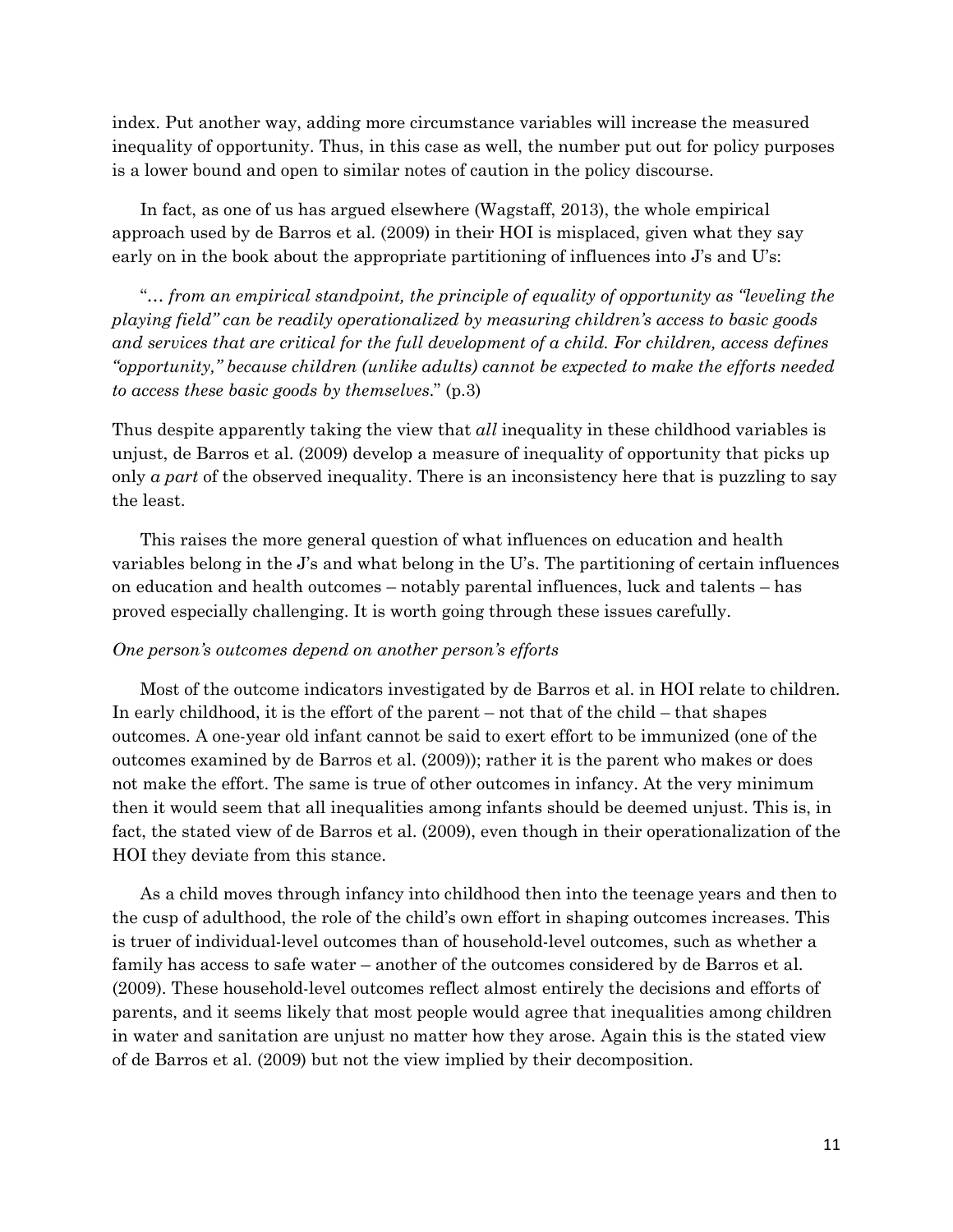What of inequalities in individual-level outcomes after infancy? Take inequalities in primary school completion and educational attainment at age 15 – two of the other indicators used by de Barros et al. (2009). Insofar as these reflect inequalities in children's efforts and choices, are these inequalities unjust? De Barros et al. (2009) argue that inequalities in primary completion reflect parental effort and are hence unjust, even though – as with the other childhood indicators – they go on to separate out the part of the inequality due to inequalities in circumstance. By contrast, in their IEO exercise they group inequalities in educational attainment at age 15 with inequalities in income, and in both cases strip out the contribution from inequality of circumstance; the rationale in both cases is that the part of the inequality due to inequality in effort is not unjust.

Roemer (1998) – whose work inspired de Barros et al. (2009)– has a different viewpoint. He argues that insofar as they reflect inequalities in parental pressure or influence, inequalities in childhood outcomes (including presumably inequalities among young teenagers) should be counted as inequalities in circumstance not as inequalities in effort; Roemer would want to extract from the inequality in outcome both the part caused by inequality in circumstance and the part caused by inequality in parental pressure. De Barros et al.'s de facto position is actually closer to that of Barry (2005), who argues that the inequality in parental effort and influence should not be parceled out, and that it is a just source of inequality.

The argument of de Barros et al. (2009) could be that we are constrained by data which does not allow us to separate out the effects of parental influence, and that their estimate of HOI, just like their estimate of IEO, contains an underestimate of the true inequality of opportunity. But we are then up against the same set of issues as discussed in the previous section – the danger that the value of HOI is taken not as an underestimate but as a point estimate; and that the value of HOI across countries may be determined simply by differences in data availability, not true differences in equality of opportunity.

#### *Luck and risk*

De Barros et al. (2009) argue that inequality in outcomes due to differences in luck is just: "In an ideal world, inequality in outcomes should reflect only differences in effort and choices individuals make, as well as luck." (p15). This has echoes of Friedman's (1962) lottery example, and prompts several questions.

Does it matter whether the person freely takes a risky decision? What about children whose educational attainment and health depend on the choices their parents make as well as their luck? If a child is unlucky enough to contract a respiratory disease by inhaling the smoke from his parents' cigarettes, is that still just? If a child performs badly in his school exams at age 15 because he is unlucky enough to see his parents separate and then divorce in the year before his exams, should we take this bad luck into account in assessing the justness of differences in educational attainment? Note this is not quite the same as the case of parental effort. Not every passive smoker falls ill. And some marriages keep going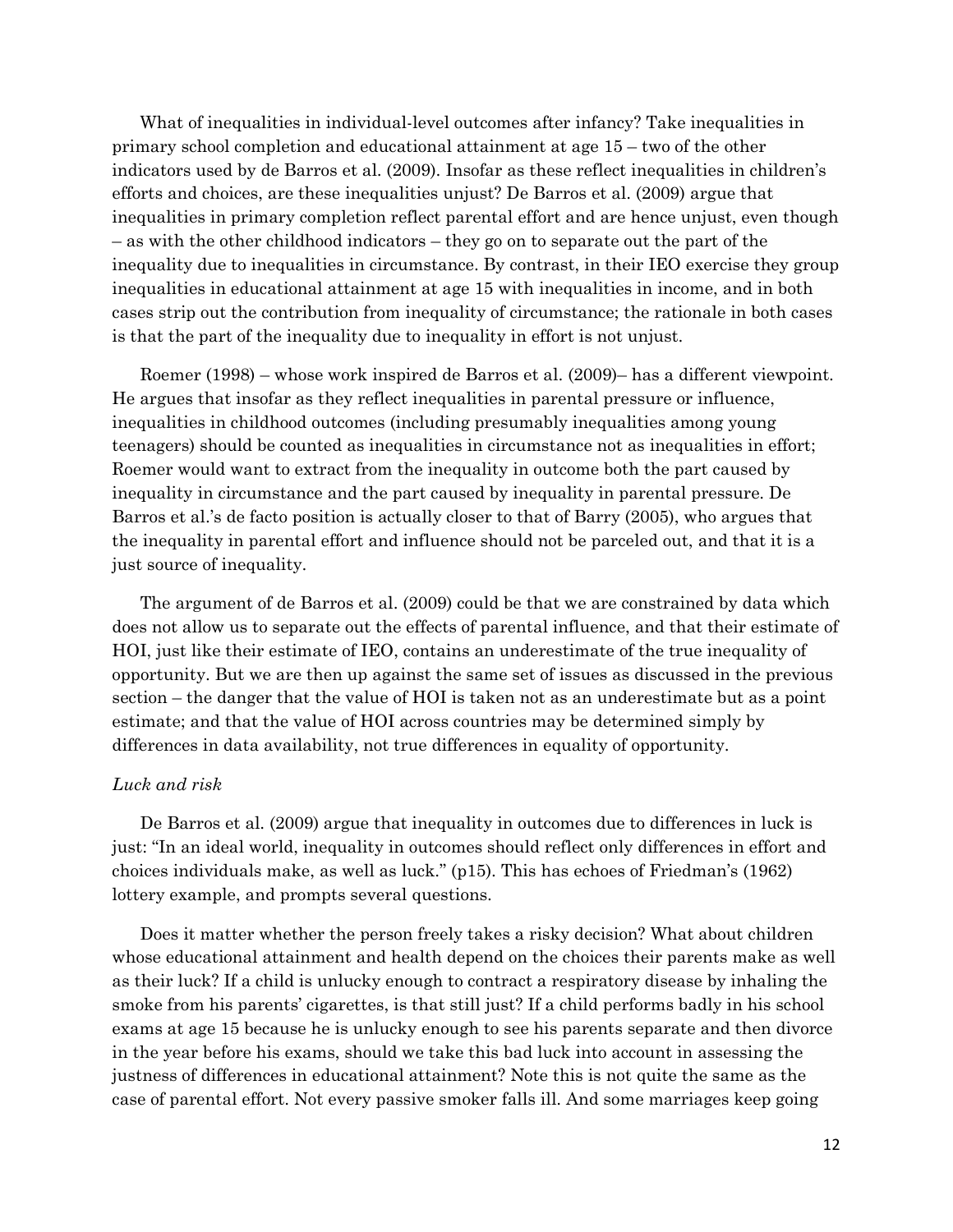while others end, despite the best efforts of the two parties to keep it together. In both cases, the child got unlucky, but in neither case did the child freely take a risky decision.

What if the behavior was shaped by parental influences during childhood? Suppose, for example, a child acquires a taste for smoking or excessive drinking during youth by living in a home where smoking and drinking are the norm. This relates back to the debates between Dworkin, Roemer and Swift reviewed in Section 2. Roemer at least would want these influences removed.

Do we think differently about luck depending on whether the risky activity is essential to a person's flourishing as a human being? Nobody needs to smoke or consume alcohol excessively, for example; in effect, the default choice is not to engage in these activities. People take a proactive decision to deviate from the default in the pursuit of short-term pleasure knowing they raise their risk of illness and premature death. By contrast, people do need to eat; eating is the default choice. Moreover, many would argue that for various reasons – including convenience, cost, and commercial pressures – the default diet today is a diet that poses risks to health, and that people have to make a conscious and determined effort to eat in a way that lowers health risks. This is not a trivial comparison: dietary risks are estimated to have accounted for more deaths worldwide in 2010 than alcohol and tobacco combined (Lim et al., 2014).

Does it matter how much is known about the risks involved and how well publicized they are? The risks associated with smoking and excessive alcohol consumption are well known and well publicized, but the evidence on diet is more complex, more fluid, and less well publicized. For example, given the attention they receive in the media, one might imagine the big culprits in relation to diet are too little polyunsaturated fatty acid, and too much processed meat, trans-fatty acids, sugar-sweetened beverages and red meat. Yet these are not actually the biggest causes of diet-related deaths worldwide: over six times as many deaths are attributable to people consuming too much sodium, and too little fruit, nuts, seeds, vegetables and whole grains (Lim et al., 2014).

These issues aside, should we hold people accountable for bad luck, or only for risky behavior? De Barros et al. (2009) and Friedman (1962) argue the former. But there is an alternative school of thought that argues the opposite (see e.g. [Le Grand 1987;](#page-18-0) [Cappelen](#page-17-0)  [and Norheim 2005\)](#page-17-0), namely that holding people accountable for outcomes is too strong, and that people should not be held accountable for their bad luck ("brute luck" as Dworkin calls it); in this view, luck is just one of the many of Roemer's "circumstances beyond a person's control." Insofar as is feasible, smokers and drinkers should, according to this viewpoint, receive whatever additional health care is required to reduce their odds of premature death to the odds faced by everyone else. The accountability for risky behavior ("option luck" as Dworkin calls it) comes in through taxation: consumption of tobacco and alcohol (as well as e.g. sodium, red meat, sugar-sweetened beverages, etc.) should be taxed at such a rate that the revenues cover the extra expected health care costs.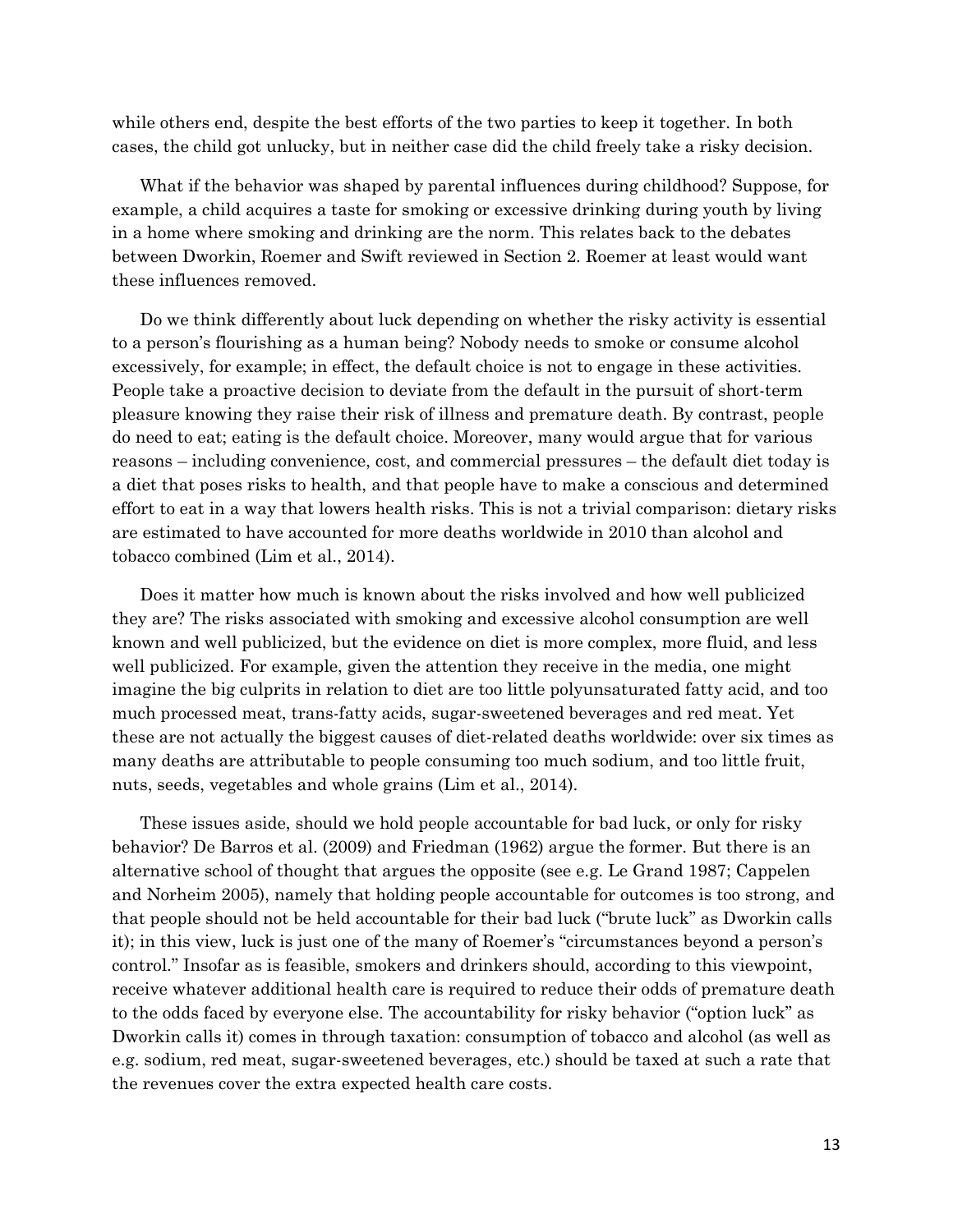#### *Talent*

De Barros et al. (2009) argue that inequality in outcomes stemming from differences in talents is just: "Success in life should depend on people's choices, effort, and talents, not on their circumstances at birth." (p1) This is also a contestable position. They are not alone in taking this stance, but it is a contestable one.

The Oxford English Dictionary defines talent as a "power or ability of mind or body viewed as something divinely entrusted to a person for use and improvement". Thus people are endowed with a natural or innate talent, and this talent can be both used and cultivated. A talent cannot be cultivated from nothing, so in this sense endowed talents impose limits on the talents people can have in later life. One can become wealthy without inheriting wealth, but one would find it hard to say the least to become a concert pianist without some endowment of musical talent.

Since endowed talents are by definition beyond an individual's control, it is odd that de Barros et al. (and others) are so quick to accept as just inequalities stemming from inequalities in talents. More in keeping with Roemer's approach would be an attempt to parcel out the part of the inequality in outcome stemming from inequality in endowed talent and treat this as a source of inequity; the remaining part – due to differences in acquired talent – would be considered equitable. One might argue that one should go further and strip out some of the inequality due to inequality in acquired talent. After all the degree to which people can cultivate an innate talent depends on their circumstances during childhood and on efforts made by parents; inequality arising from the first is agreed to be unjust by everyone, and for those like Roemer inequality stemming from the second is also unjust.

#### **5. Conclusion**

None of the above is to question the enormous contribution on the determinants of inequality of outcomes that has been made by the empirical literature which tries to measure and quantify "inequality of opportunity" in an attempt to make the concept more policy relevant. De Barros et al. (2009) and the related literature have in effect analyzed the determinants of a range of outcome variables. Such analyses have always been conducted, but the rubric of "equality of opportunity" has given a push to this analysis in the empirical domain. And if the use of the label "equality of opportunity" opens doors with policy makers to present results to them which would otherwise be ignored if they were labeled "equality of outcomes", or simply "equality" or "equity", then this development is to be welcomed for that reason as well.

But the use of the aura of equality of opportunity as a concept, as a metaphor and as a label comes with its own problems, and these problems are magnified when the concept is applied and implemented with a view to contributing to the policy discourse on inequality.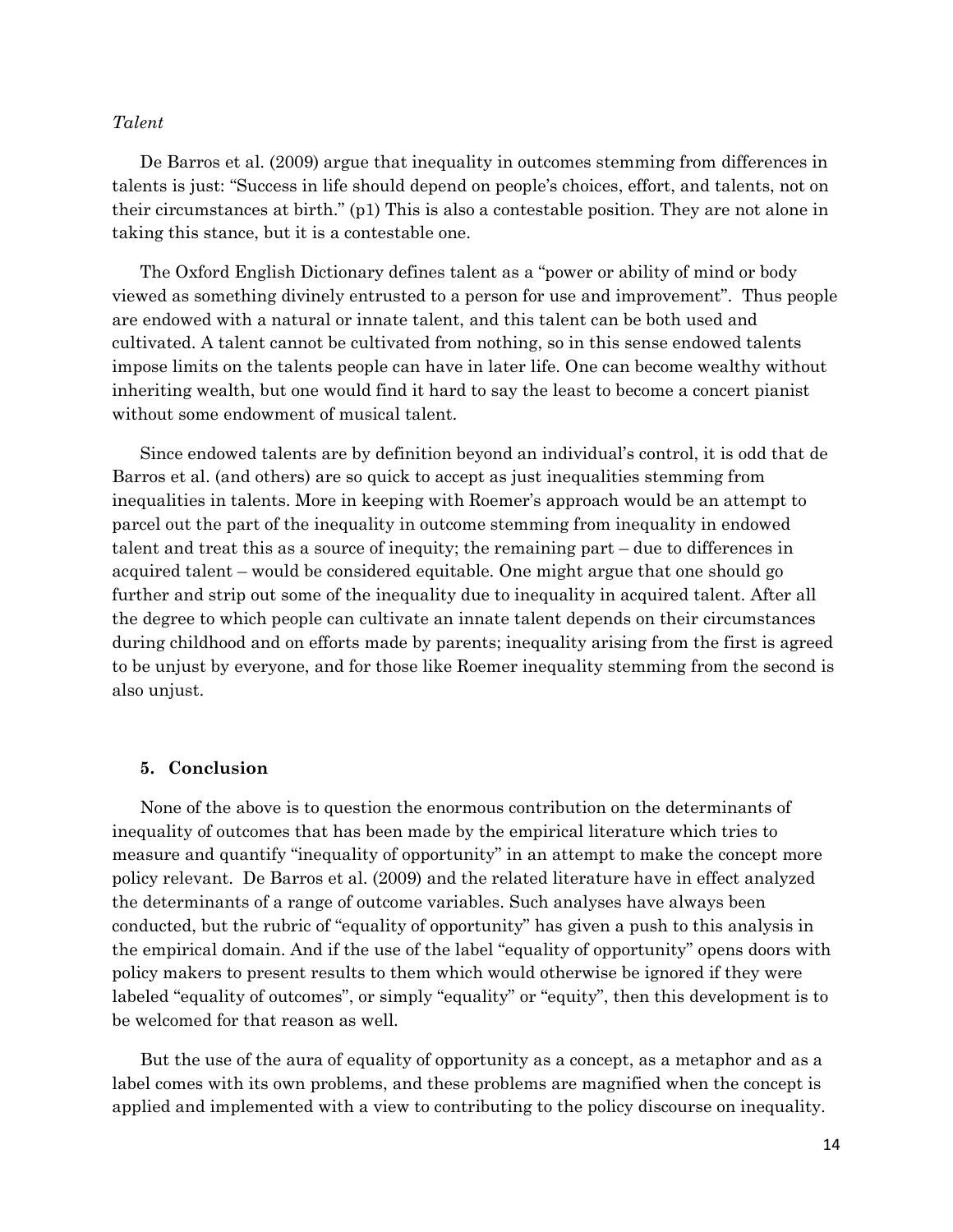Health inequality is emblematic of the difficulties that current approaches face. If children's health is truly outside their control, then all of the inequality in their health is a legitimate objective of policy, not just that part which is explained by variables which measure parental circumstances. Similarly, especially for children but also for adults, if bad luck leads to ill health then wiping out this inequality as illegitimate for policy concern does not sit well with moral intuition – and yet that is what the present procedures which calculate inequality of opportunity in health tend to do.

At the same time, the present exercises skirt some fundamental questions in equity of outcomes (cf. e.g. Culyer and Wagstaff, 1993). One concerns the evaluation of the joint distribution of income and health. For adults, should health inequality be assessed as a stand-alone phenomenon, or should the correlation between income and health be a key normative criterion over and above the inequality of health and income taken separately (cf. e.g. Atkinson, 2011; Bleichrodt and van Doorslaer 2006; Fleurbaey and Schokkaert, 2011)? Such specific normative questions, and the specific causal determinants of different outcomes, are more likely to be useful to the policy discourse than general overarching attempts to quantify an abstract notion of "equality of opportunity."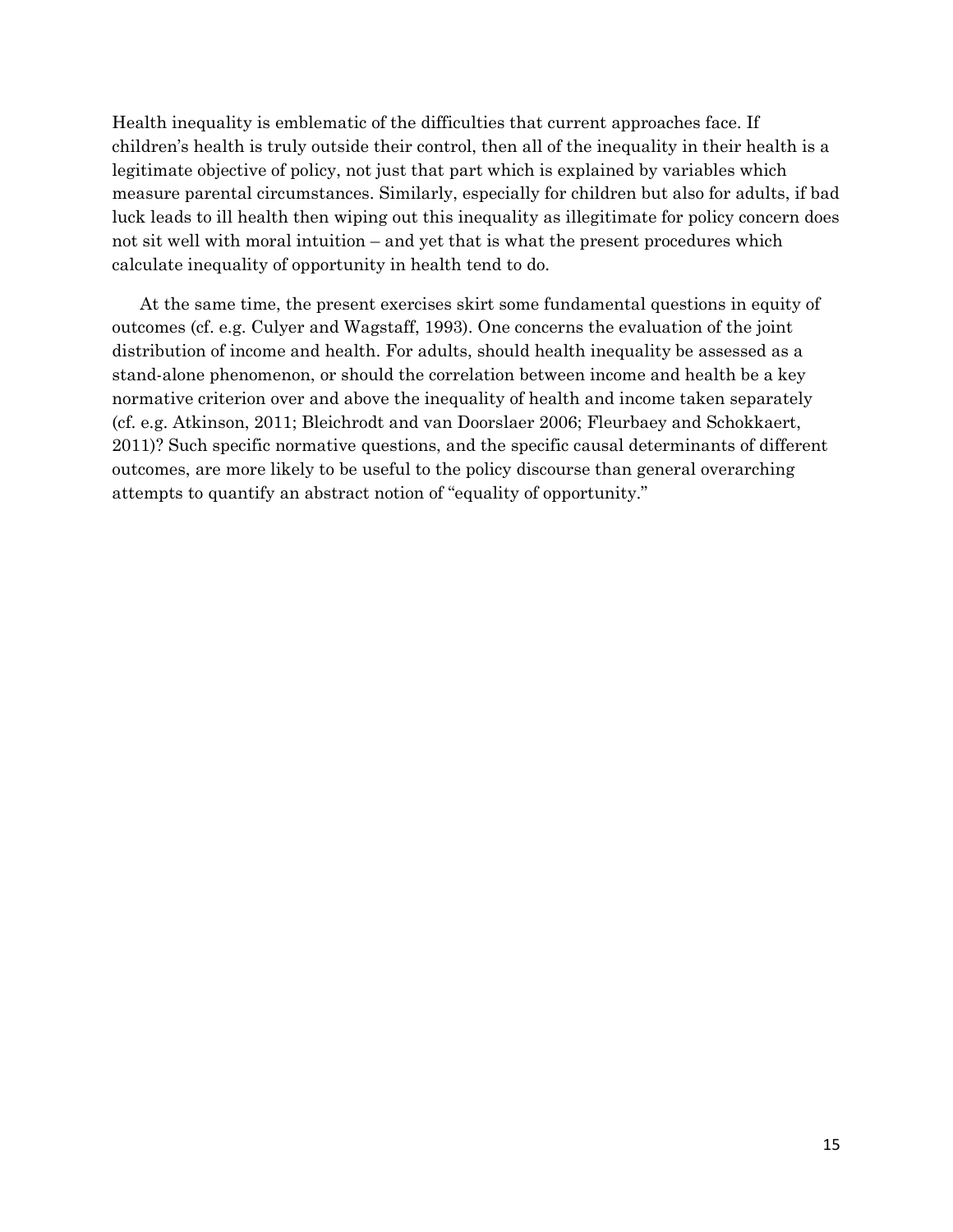#### **References**

Atkinson, Anthony B. 2011. "On Lateral Thinking." *Journal of Economic Inequality.* Vol. 9, No. 3, pp 319-328.

Barry B. 2005. *Why Social Justice Matters*. Cambridge: Polity Press.

Bleichrodt, Han, and Eddy van Doorslaer. (2006). "A welfare economics foundation for health inequality measurement." *Journal of Health Economics*, Volume 25, No.5: pp. 945- 957.

Bourguignon, Francois, Francisco Ferreira and Michael Walton. 2007. "Equity, Efficiency and Inequality Traps: A Research Agenda." *Journal of Economic Inequality*, Volume 5, pp 235-256.

<span id="page-17-0"></span>Cappelen, A. W. and O. F. Norheim (2005). "Responsibility in health care: a liberal egalitarian approach." *Journal of Medical Ethics* **31**(8): 476-480.

Cohen, G.A. 1989. "On the currency of egalitarian justice," *Ethics* 99, 906-944.

Culyer, Anthony J., and Adam Wagstaff. 1993. "Equity and equality in health and health care." *Journal of Health Economics* 12(4): 431-457.

de Barros, Ricardo, Francisco H. G. Ferreira, Jose R. Molinas Vega and Jaine Saavedra Chanduvi. 2009. *Measuring Inequality of Opportunities in Latin America and the Caribbean*. The World Bank, Washington, D.C.

Dworkin, R. 1981a. "What is equality? Part one: Equality of welfare," *Philosophy and Public Affairs* 10, 185-246

Dworkin, R. 1981b. "What is equality? Part two: Equality of resources," *Philosophy and Public Affairs* 10, 283-345.

Fleurbaey, Marc, and Erik Schokkaert. "Equity in health and health care." *Handbook of Health Economics 2* (2011): 1003-92.

Fleurbaey, Marc and Vito Peragine. 2013. "Ex Ante Versus Ex Post Equality of Opportunity." *Economica*, Volume 80, pp 118-130.

Friedman, Milton. 1953. "Choice, Chance and the Personal Distribution of Income." *Journal of Political Economy* **61** (4): 277-290.

Friedman, Milton. 1962. *Capitalism and Freedom*. Chicago: University of Chicago Press.

Friedman, Milton & Savage, L. J. (1948). "Utility Analysis of Choices Involving Risk". *Journal of Political Economy* **56** (4): 279–304.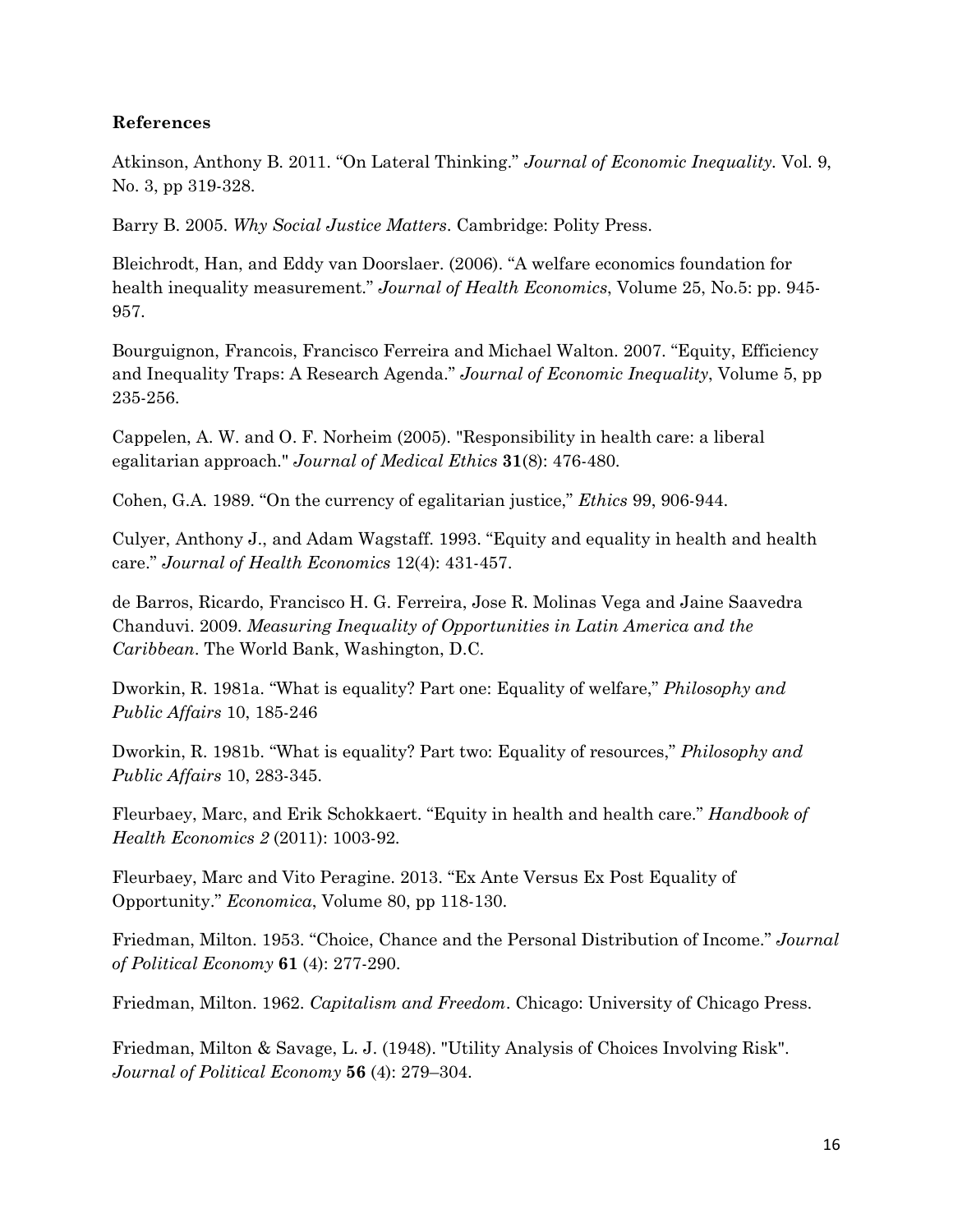Jusot, Florence, Sandy Tubeuf and Alain Trannoy. 2013. "Circumstances and Efforts: How Important is Their Correlation for Measurement of Inequality of Opportunity in Health." *Health Economics*. Vol. 22, Issue 12, pp 1470-1495.

Kanbur, Ravi. 1987. "The Standard of Living: Uncertainty, Inequality and Opportunity," in G. Hawthorn (ed.) *The Standard of Living*, Cambridge University Press, pp. 59-69.

Kanbur, Ravi. 2006. "The Policy Significance of Inequality Decompositions," *Journal of Economic Inequality*, Vol. 4, No. 3, pp. 367-374, 2006.

<span id="page-18-0"></span>Le Grand, J. (1987). "Equity, health, and health care." *Social Justice Research* **1**(3): 257- 274.

Lim, Stephen S., Theo Vos, Abraham D. Flaxman, Goodarz Danaei, Kenji Shibuya, Heather Adair-Rohani, Mohammad A. AlMazroa et al. (2013). "A comparative risk assessment of burden of disease and injury attributable to 67 risk factors and risk factor clusters in 21 regions, 1990–2010: A systematic analysis for the Global Burden of Disease Study 2010." *The Lancet* 380, no. 9859, pp: 2224-2260.

Mirrlees, J. A. (1971). "An exploration in the theory of optimum income taxation". *Review of Economic Studies*, 38, 175-208.

Ooghe, E., Schokkaert, E. and Van de gaer, D. (2007). "Equality of opportunity versus equality of opportunity sets". *Social Choice and Welfare*, 28(2), 209–30.

Peragine, Vito. 2004. "Measuring and implementing equality of opportunity for income." *Social Choice and Welfare*, 22, 1–24.

Roemer, John. 1998. *Equality of Opportunity*. Harvard University Press. Cambridge, MA.

Roemer, John, et. al. 2003. "To what extent do fiscal systems equalize opportunities for income acquisition among citizens?" *Journal of Public Economics* 87, 539-565

Roemer, John. 2008. "Equality of Opportunity." In S. Durlauf and L. Blume (Eds.) *The New Palgrave Dictionary of Economics*. Macmillan.

Swift A. 2005. "Justice, luck and the family: normative aspects of the intergenerational transmission of economic status. ' In Bowles S, Gintis H., Osborne-Groves M (ed.), *Unequal Chances: Family Background and Economic Success*. Princeton University Press: Princeton, 256–76.

Wagstaff, Adam. (2013, January 3). "Some thoughts on human development, equal opportunity, and universal coverage". Blog post on Let's Talk Development. [http://blogs.worldbank.org/developmenttalk/some-thoughts-on-human-development-equal](http://blogs.worldbank.org/developmenttalk/some-thoughts-on-human-development-equal-opportunity-and-universal-coverage)[opportunity-and-universal-coverage](http://blogs.worldbank.org/developmenttalk/some-thoughts-on-human-development-equal-opportunity-and-universal-coverage)